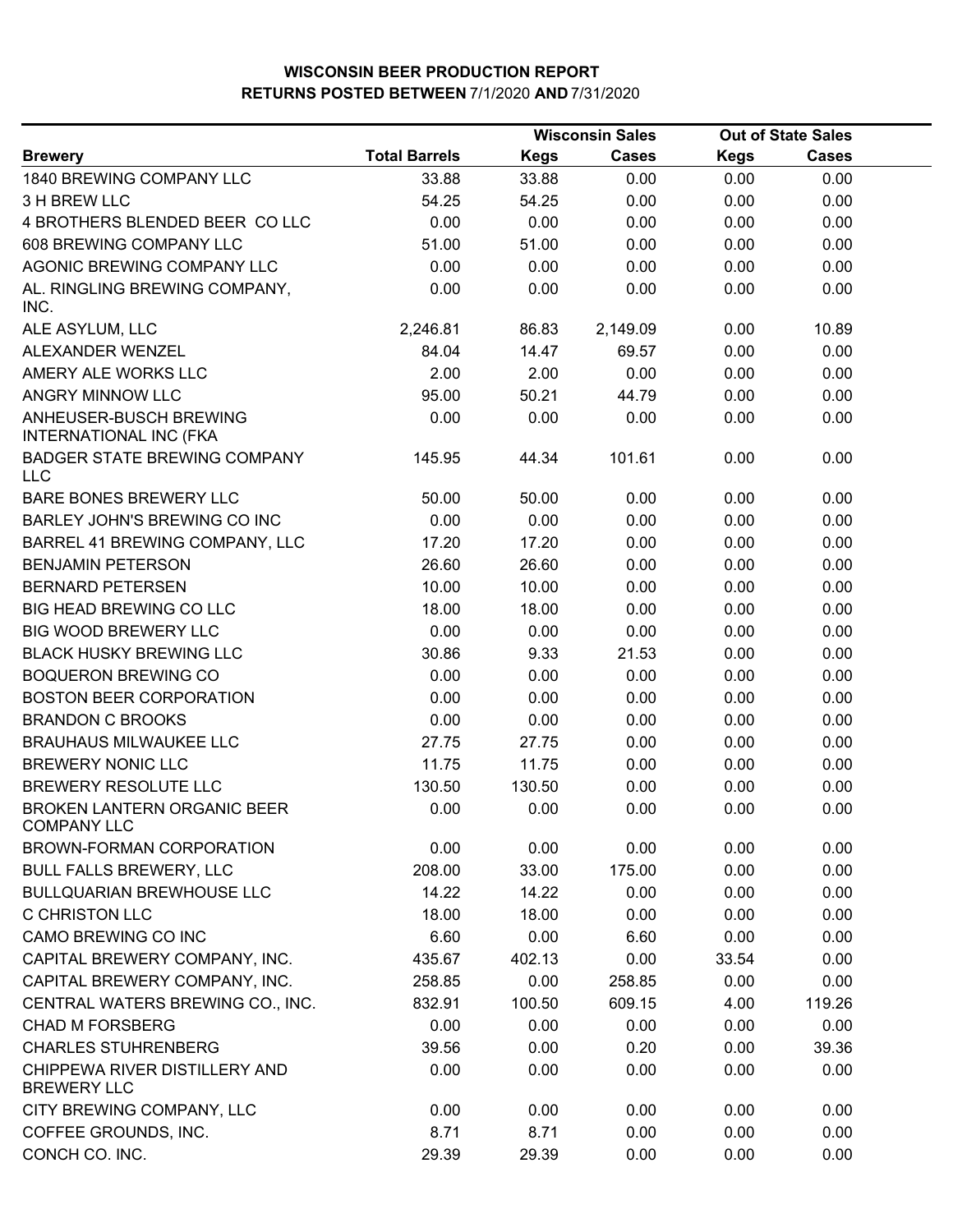|                                                      |                      | <b>Wisconsin Sales</b> |              |             | <b>Out of State Sales</b> |
|------------------------------------------------------|----------------------|------------------------|--------------|-------------|---------------------------|
| <b>Brewery</b>                                       | <b>Total Barrels</b> | <b>Kegs</b>            | <b>Cases</b> | <b>Kegs</b> | <b>Cases</b>              |
| COPPER STATE BREWERY LLC                             | $-48.00$             | $-48.00$               | 0.00         | 0.00        | 0.00                      |
| <b>CORVALE LLC</b>                                   | 7.50                 | 7.50                   | 0.00         | 0.00        | 0.00                      |
| DAIRYAIR, LLC                                        | 0.00                 | 0.00                   | 0.00         | 0.00        | 0.00                      |
| <b>DANA KAINZ</b>                                    | 0.00                 | 0.00                   | 0.00         | 0.00        | 0.00                      |
| DANIEL D SCHEY                                       | 39.00                | 39.00                  | 0.00         | 0.00        | 0.00                      |
| <b>DANIEL E SCHULD</b>                               | 0.00                 | 0.00                   | 0.00         | 0.00        | 0.00                      |
| <b>DAVID A ANDERSON</b>                              | 0.00                 | 0.00                   | 0.00         | 0.00        | 0.00                      |
| <b>DAVID A KNUTH</b>                                 | 45.00                | 45.00                  | 0.00         | 0.00        | 0.00                      |
| DEAD BIRD BREWING COMPANY                            | 0.00                 | 0.00                   | 0.00         | 0.00        | 0.00                      |
| DEAD BIRD BREWING COMPANY                            | 0.00                 | 0.00                   | 0.00         | 0.00        | 0.00                      |
| DELAFIELD BREWHAUS LLC                               | 45.10                | 45.10                  | 0.00         | 0.00        | 0.00                      |
| <b>DELTA BEER LLC</b>                                | 41.00                | 38.08                  | 2.92         | 0.00        | 0.00                      |
| <b>DENNIS E ERB</b>                                  | 0.00                 | 0.00                   | 0.00         | 0.00        | 0.00                      |
| <b>DIAGEO AMERICAS SUPPLY INC</b>                    | 47,883.13            | 0.00                   | 0.00         | 0.00        | 47,883.13                 |
| DJ FEDDERLY MANAGEMENT<br><b>CONSULTANT LLC</b>      | 0.00                 | 0.00                   | 0.00         | 0.00        | 0.00                      |
| <b>DONALD R MAHAN</b>                                | 0.00                 | 0.00                   | 0.00         | 0.00        | 0.00                      |
| DRIFTLESS BREWING COMPANY LLC                        | 26.70                | 26.70                  | 0.00         | 0.00        | 0.00                      |
| DRIFTLESS PURE LLC                                   | 1.14                 | 1.14                   | 0.00         | 0.00        | 0.00                      |
| DUBS BREW, LLC                                       | 4.00                 | 4.00                   | 0.00         | 0.00        | 0.00                      |
| DUESTERBECK'S BREWING COMPANY,<br><b>LLC</b>         | 41.17                | 41.17                  | 0.00         | 0.00        | 0.00                      |
| EAGLE TRACE BREWING COMPANY<br><b>LLC</b>            | 0.00                 | 0.00                   | 0.00         | 0.00        | 0.00                      |
| EAGLE TRACE BREWING COMPANY<br>LLC                   | 467.62               | 120.67                 | 346.95       | 0.00        | 0.00                      |
| EAGLE TRACE BREWING COMPANY<br><b>LLC</b>            | 0.00                 | 0.00                   | 0.00         | 0.00        | 0.00                      |
| <b>EAST TROY BREWERY CO</b>                          | 8.00                 | 8.00                   | 0.00         | 0.00        | 0.00                      |
| ENLIGHTENED BREWING COMPANY<br>LLC.                  | 0.00                 | 0.00                   | 0.00         | 0.00        | 0.00                      |
| ENLIGHTENED BREWING COMPANY<br>LLC.                  | 67.37                | 13.67                  | 53.70        | 0.00        | 0.00                      |
| <b>ESSER DISTRIBUTING CO INC</b>                     | 0.00                 | 0.00                   | 0.00         | 0.00        | 0.00                      |
| FERMENTORIUM BEVERAGE<br><b>COMPANY LLC</b>          | 153.18               | 39.41                  | 113.77       | 0.00        | 0.00                      |
| FFATS BREWING COMPANY, LLC                           | 7.00                 | 7.00                   | 0.00         | 0.00        | 0.00                      |
| FIVE STAR BREWING CO INC.                            | 0.00                 | 0.00                   | 0.00         | 0.00        | 0.00                      |
| FLIX ENTERTAINMENT LLC                               | 0.00                 | 0.00                   | 0.00         | 0.00        | 0.00                      |
| FOX RIVER BREWING COMPANY II, LLC                    | 171.00               | 171.00                 | 0.00         | 0.00        | 0.00                      |
| FOX RIVER BREWING COMPANY, LLC                       | 87.84                | 87.84                  | 0.00         | 0.00        | 0.00                      |
| FOXTOWN-GBC, INC.                                    | 74.78                | 44.25                  | 30.53        | 0.00        | 0.00                      |
| <b>FRESAR INC</b>                                    | 0.50                 | 0.00                   | 0.50         | 0.00        | 0.00                      |
| <b>FULTON LLC</b>                                    | 46.11                | 3.00                   | 43.11        | 0.00        | 0.00                      |
| <b>G5 BREWING COMPANY LLC</b>                        | 36.50                | 36.50                  | 0.00         | 0.00        | 0.00                      |
| <b>GATHERING PLACE BREWING</b><br><b>COMPANY LLC</b> | 11.50                | 11.50                  | 0.00         | 0.00        | 0.00                      |
| GD3, LLC                                             | 81.71                | 81.71                  | 0.00         | 0.00        | 0.00                      |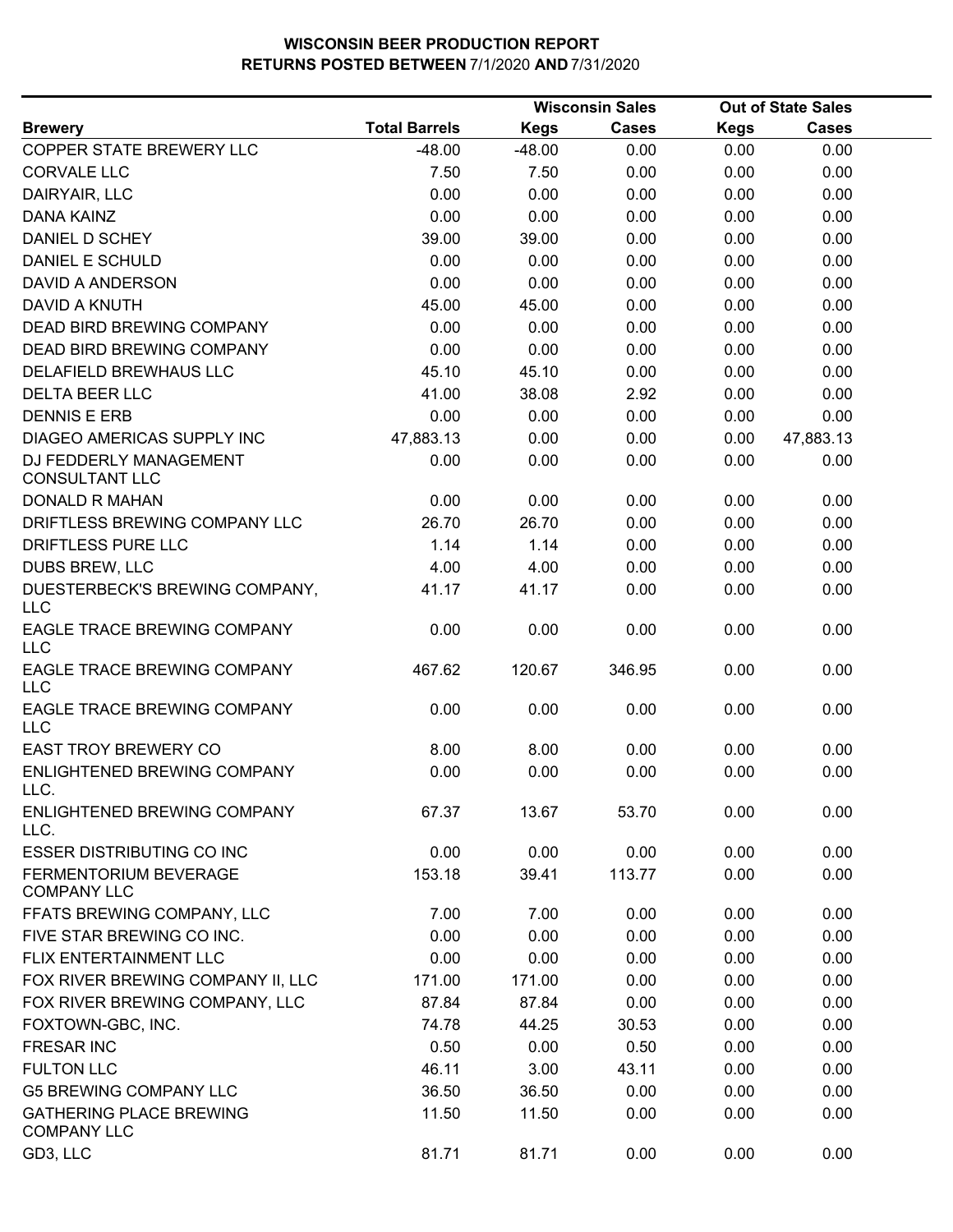|                                             |                      |             | <b>Wisconsin Sales</b> |             | <b>Out of State Sales</b> |  |
|---------------------------------------------|----------------------|-------------|------------------------|-------------|---------------------------|--|
| <b>Brewery</b>                              | <b>Total Barrels</b> | <b>Kegs</b> | <b>Cases</b>           | <b>Kegs</b> | <b>Cases</b>              |  |
| GD4, LLC                                    | 54.50                | 54.50       | 0.00                   | 0.00        | 0.00                      |  |
| <b>GIANT JONES BREWING LLC</b>              | 17.26                | 8.89        | 8.37                   | 0.00        | 0.00                      |  |
| GJS SALES, INC.                             | 0.00                 | 0.00        | 0.00                   | 0.00        | 0.00                      |  |
| GJS SALES, INC.                             | 845.26               | 0.00        | 845.26                 | 0.00        | 0.00                      |  |
| <b>GOOD CITY BREWING LLC</b>                | 286.36               | 70.00       | 216.36                 | 0.00        | 0.00                      |  |
| <b>GOOD CITY BREWING LLC</b>                | 1.50                 | 1.50        | 0.00                   | 0.00        | 0.00                      |  |
| <b>GRANT PAULY</b>                          | 1,245.22             | 353.16      | 875.37                 | 0.00        | 16.69                     |  |
| <b>GRAY BREWING CO.</b>                     | 61.55                | 30.24       | 27.56                  | 0.34        | 3.41                      |  |
| <b>GREEN BAY BREWING COMPANY</b>            | 283.55               | 65.50       | 216.05                 | 2.00        | 0.00                      |  |
| <b>GREENVIEW BREWING LLC</b>                | 27.70                | 7.61        | 20.09                  | 0.00        | 0.00                      |  |
| <b>GREGORY YORK</b>                         | 29.12                | 29.12       | 0.00                   | 0.00        | 0.00                      |  |
| <b>GUY R LILJA</b>                          | 0.00                 | 0.00        | 0.00                   | 0.00        | 0.00                      |  |
| HEART OF THE NORTH BREWING CO               | 3.50                 | 3.50        | 0.00                   | 0.00        | 0.00                      |  |
| <b>HERBIERY LLC</b>                         | 12.51                | 0.00        | 12.51                  | 0.00        | 0.00                      |  |
| HIGHHOLDER BREWING COMPANY,<br><b>LLC</b>   | 0.00                 | 0.00        | 0.00                   | 0.00        | 0.00                      |  |
| HILLSBORO BREWING COMPANY LLC               | 117.46               | 59.33       | 58.13                  | 0.00        | 0.00                      |  |
| HOOPS OF DANE COUNTY, INC.                  | 0.00                 | 0.00        | 0.00                   | 0.00        | 0.00                      |  |
| HOOPS OF DANE COUNTY, INC.                  | 0.00                 | 0.00        | 0.00                   | 0.00        | 0.00                      |  |
| HOOPS OF DANE COUNTY, INC.                  | 0.00                 | 0.00        | 0.00                   | 0.00        | 0.00                      |  |
| HOP & BARREL BREWING COMPANY,<br><b>LLC</b> | 190.28               | 64.00       | 47.81                  | 15.33       | 63.14                     |  |
| HOP HAUS BREWING COMPANY LLC                | 20.00                | 20.00       | 0.00                   | 0.00        | 0.00                      |  |
| HORNELL BREWING CO INC                      | 17,519.00            | 0.00        | $-0.21$                | 0.00        | 17,519.21                 |  |
| INDEED BREWING COMPANY WI, LLC              | 8.83                 | 8.83        | 0.00                   | 0.00        | 0.00                      |  |
| <b>INVENTORS BREWPUB LLC</b>                | 8.26                 | 8.26        | 0.00                   | 0.00        | 0.00                      |  |
| <b>ISAAC SHOWAKI</b>                        | 601.98               | 31.43       | 570.55                 | 0.00        | 0.00                      |  |
| JACQUELYN FORBES KEARNS                     | 35.00                | 35.00       | 0.00                   | 0.00        | 0.00                      |  |
| <b>JAMES METZ</b>                           | 32.08                | 32.08       | 0.00                   | 0.00        | 0.00                      |  |
| <b>JEAN M LANE</b>                          | 1.61                 | 1.61        | 0.00                   | 0.00        | 0.00                      |  |
| <b>JEREMY BEACH</b>                         | 0.00                 | 0.00        | 0.00                   | 0.00        | 0.00                      |  |
| <b>JONATHAN CHRISTIANSEN</b>                | 8.91                 | 6.25        | 2.66                   | 0.00        | 0.00                      |  |
| JRKM MANAGEMENT COMPANY                     | 24.00                | 24.00       | 0.00                   | 0.00        | 0.00                      |  |
| JRKM MANAGEMENT COMPANY                     | 0.00                 | 0.00        | 0.00                   | 0.00        | 0.00                      |  |
| KARBEN4 BREWING LLC                         | 1,247.93             | 196.50      | 1,042.43               | 0.00        | 9.00                      |  |
| KATCHEVER & CO LLC                          | 135.97               | 38.50       | 97.47                  | 0.00        | 0.00                      |  |
| KELLERMEISTER BEVERAGES, LLC                | 91.11                | 55.00       | 36.11                  | 0.00        | 0.00                      |  |
| KRIER FOODS, INC.                           | 0.00                 | 0.00        | 0.00                   | 0.00        | 0.00                      |  |
|                                             |                      |             |                        |             |                           |  |
| LAKEFRONT BREWERY, INC.                     | 3,230.54             | 839.16      | 2,099.98               | 0.00        | 291.40                    |  |
| LAKEFRONT BREWERY, INC.                     | 310.94               | 0.00        | 310.94                 | 0.00        | 0.00                      |  |
| LAKEWALK BREWERY AND CAFE<br><b>COMPANY</b> | 26.00                | 0.00        | 26.00                  | 0.00        | 0.00                      |  |
| LAZY MONK BREWING LLC                       | 40.94                | 19.42       | 21.52                  | 0.00        | 0.00                      |  |
| LEDGESTONE ESTATE LLC                       | 6.64                 | 6.64        | 0.00                   | 0.00        | 0.00                      |  |
| LEE BURGESS                                 | 0.00                 | 0.00        | 0.00                   | 0.00        | 0.00                      |  |
| <b>LEVI FUNK</b>                            | 59.51                | 28.22       | 31.29                  | 0.00        | 0.00                      |  |
| LHM BREW PUB, LLC                           | 11.07                | 11.07       | 0.00                   | 0.00        | 0.00                      |  |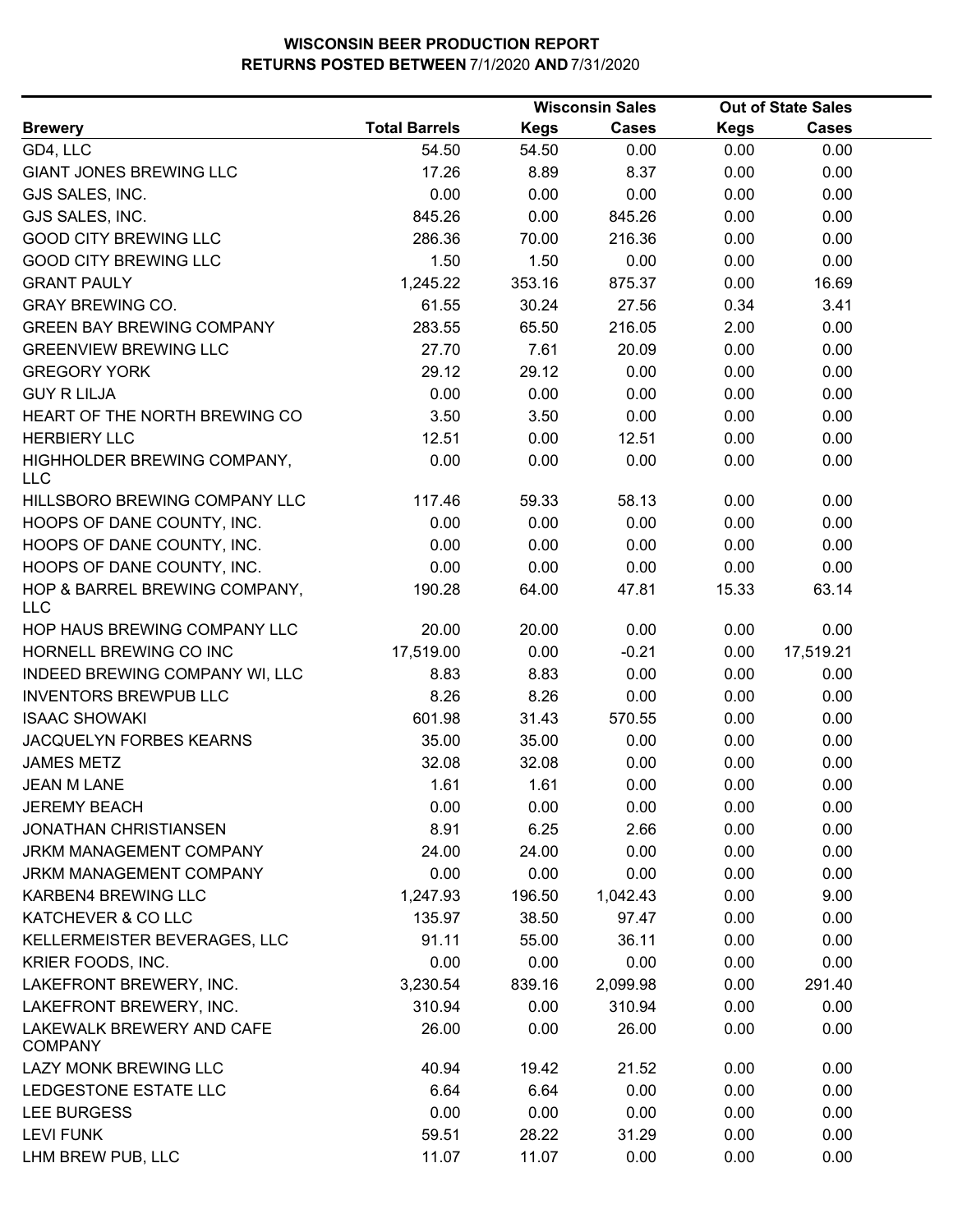|                                                                                                                                                          |                      | <b>Wisconsin Sales</b> |               |               | <b>Out of State Sales</b> |  |  |
|----------------------------------------------------------------------------------------------------------------------------------------------------------|----------------------|------------------------|---------------|---------------|---------------------------|--|--|
| <b>Brewery</b>                                                                                                                                           | <b>Total Barrels</b> | <b>Kegs</b>            | <b>Cases</b>  | <b>Kegs</b>   | <b>Cases</b>              |  |  |
| <b>LOST ISLAND WINE LLC</b>                                                                                                                              | 8.70                 | 8.70                   | 0.00          | 0.00          | 0.00                      |  |  |
| LUCETTE BREWING COMPANY LLC                                                                                                                              | 73.00                | 37.32                  | 35.68         | 0.00          | 0.00                      |  |  |
| LUCKYS 1313 BREW PUB INVESTOR<br><b>LLC</b>                                                                                                              | 10.40                | 10.40                  | 0.00          | 0.00          | 0.00                      |  |  |
| LUCKYS 1313 BREW PUB INVESTOR<br><b>LLC</b>                                                                                                              | 0.00                 | 0.00                   | 0.00          | 0.00          | 0.00                      |  |  |
| LUCKYS 1313 BREW PUB INVESTOR<br><b>LLC</b>                                                                                                              | 0.00                 | 0.00                   | 0.00          | 0.00          | 0.00                      |  |  |
| <b>MAG ENTERTAINMENT LLC</b>                                                                                                                             | 0.00                 | 0.00                   | 0.00          | 0.00          | 0.00                      |  |  |
| MARK ANTHONY BREWING INC                                                                                                                                 | 338, 157.47          | 0.00                   | 122,976.04    | 0.00          | 215, 181. 43              |  |  |
| <b>MATTHEW J GEARY</b>                                                                                                                                   | 23.69                | 13.43                  | 10.26         | 0.00          | 0.00                      |  |  |
| <b>MATTHEW R SCHMIDT</b>                                                                                                                                 | 0.00                 | 0.00                   | 0.00          | 0.00          | 0.00                      |  |  |
| MCZ'S BREWING, LLC                                                                                                                                       | 2.90                 | 2.90                   | 0.00          | 0.00          | 0.00                      |  |  |
| MELMS BREWING COMPANY INC                                                                                                                                | 2.50                 | 2.50                   | 0.00          | 0.00          | 0.00                      |  |  |
| MICHAEL CHRISTENSON                                                                                                                                      | 11.00                | 11.00                  | 0.00          | 0.00          | 0.00                      |  |  |
| <b>MICHAEL K BRENNER</b>                                                                                                                                 | 0.00                 | 0.00                   | 0.00          | 0.00          | 0.00                      |  |  |
| MICHAEL W ZUPKE                                                                                                                                          | 0.00                 | 0.00                   | 0.00          | 0.00          | 0.00                      |  |  |
| MINOCQUA BREWING CO INC                                                                                                                                  | 28.00                | 28.00                  | 0.00          | 0.00          | 0.00                      |  |  |
| <b>MISSION BREWERY INC</b>                                                                                                                               | 0.00                 | 0.00                   | 0.00          | 0.00          | 0.00                      |  |  |
| MOLSON COORS BEVERAGE<br><b>COMPANY USA LLC</b>                                                                                                          | $-0.01$              | 0.00                   | $-0.01$       | 0.00          | 0.00                      |  |  |
| <b>MOLSON COORS BEVERAGE</b><br><b>COMPANY USA LLC</b>                                                                                                   | 7,332.64             | 834.90                 | 5,277.52      | 48.00         | 1,172.22                  |  |  |
| <b>MOLSON COORS BEVERAGE</b><br><b>COMPANY USA LLC</b>                                                                                                   | 616,831.60           | 10,390.48              | 172,652.57    | 22,590.15     | 411,198.40                |  |  |
| MOLSON COORS BEVERAGE<br><b>COMPANY USA LLC</b>                                                                                                          | $-0.03$              | 0.00                   | $-0.03$       | 0.00          | 0.00                      |  |  |
| MOLSON COORS USA LLC                                                                                                                                     | 0.00                 | 0.00                   | 0.00          | 0.00          | 0.00                      |  |  |
| MOOSEJAW PIZZA & BREWING CO LLC                                                                                                                          | 45.50                | 36.57                  | 8.93          | 0.00          | 0.00                      |  |  |
| <b>MORRISWEYER LLC</b>                                                                                                                                   | 0.00                 | 0.00                   | 0.00          | 0.00          | 0.00                      |  |  |
| <b>MOUNTAIN CREST SRL LLC</b>                                                                                                                            | 4,257.80             | 2.50                   | 454.45        | 0.00          | 3,800.85                  |  |  |
| MPJ MANAGEMENT, LLC                                                                                                                                      | 0.00                 | 0.00                   | 0.00          | 0.00          | 0.00                      |  |  |
| NATHAN R WARNKE                                                                                                                                          | 14.15                | 14.15                  | 0.00          | 0.00          | 0.00                      |  |  |
| <b>NEW BARONS BREWING</b><br><b>COOPERATIVE</b>                                                                                                          | 2.42                 | 2.42                   | 0.00          | 0.00          | 0.00                      |  |  |
| NEW GLARUS BREWING COMPANY                                                                                                                               | 19,831.34            | 1,956.75               | 17,874.59     | 0.00          | 0.00                      |  |  |
| NEW GLARUS BREWING COMPANY                                                                                                                               | 440.92               | 26.25                  | 414.67        | 0.00          | 0.00                      |  |  |
| NEW MERIDIAN BEER, LLC                                                                                                                                   | 38.50                | 38.50                  | 0.00          | 0.00          | 0.00                      |  |  |
| NEXT DOOR BREWING LLC                                                                                                                                    | 0.00                 | 0.00                   | 0.00          | 0.00          | 0.00                      |  |  |
| NEXT DOOR BREWING LLC                                                                                                                                    | 6.75                 | 6.75                   | 0.00          | 0.00          | 0.00                      |  |  |
| NICHOLAS CALAWAY                                                                                                                                         | 0.00                 | 0.00                   | 0.00          | 0.00          | 0.00                      |  |  |
| NOBLE ROOTS BREWING COMPANY,                                                                                                                             | 38.77                | 38.77                  | 0.00          | 0.00          | 0.00                      |  |  |
|                                                                                                                                                          | 0.00                 | 0.00                   | 0.00          | 0.00          | 0.00                      |  |  |
|                                                                                                                                                          | 3.88                 | 1.50                   | 1.88          | 0.50          | 0.00                      |  |  |
|                                                                                                                                                          | 0.00                 | 0.00                   | 0.00          | 0.00          | 0.00                      |  |  |
|                                                                                                                                                          |                      |                        |               |               |                           |  |  |
|                                                                                                                                                          |                      |                        |               |               |                           |  |  |
| <b>LLC</b><br>NORTHWOODS BREWING CORP LLC<br>OFF-KILTER BREWING INC<br>OLD ABE BREWING LLC<br><b>OLIPHANT BREWING LLC</b><br>OMBIBULOUS BREWING COMPANY, | 124.51<br>18.00      | 94.07<br>8.00          | 0.00<br>10.00 | 30.44<br>0.00 | 0.00<br>0.00              |  |  |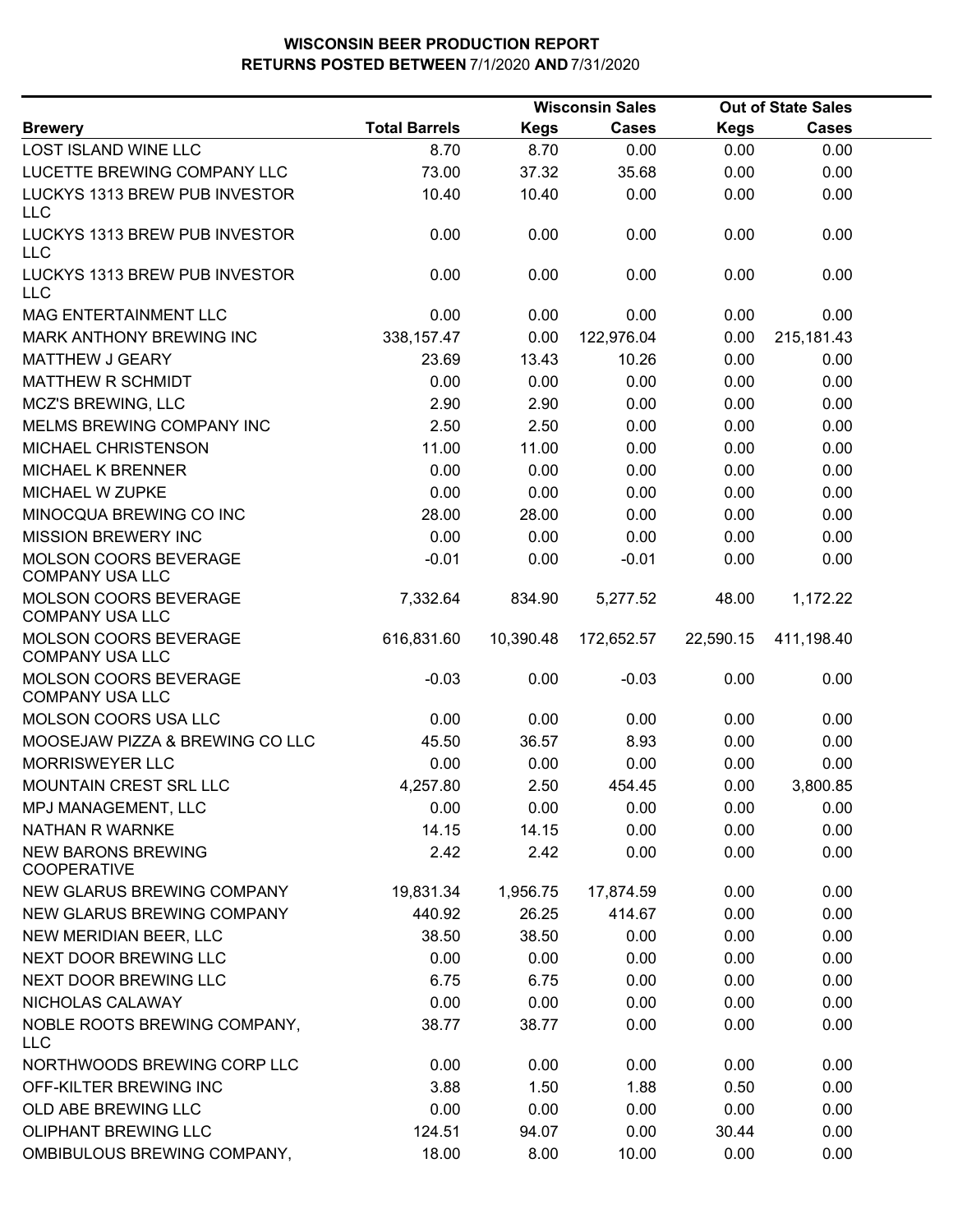|                                                 |                      |             | <b>Wisconsin Sales</b> |             | <b>Out of State Sales</b> |  |
|-------------------------------------------------|----------------------|-------------|------------------------|-------------|---------------------------|--|
| <b>Brewery</b>                                  | <b>Total Barrels</b> | <b>Kegs</b> | <b>Cases</b>           | <b>Kegs</b> | Cases                     |  |
| <b>LLC</b>                                      |                      |             |                        |             |                           |  |
| O'SO BREWING COMPANY                            | 242.89               | 36.36       | 206.53                 | 0.00        | 0.00                      |  |
| PABST BREWING COMPANY, LLC                      | 1,633.05             | 0.00        | 0.00                   | 0.00        | 1,633.05                  |  |
| PABST HOLDINGS LLC                              | 12.50                | 12.50       | 0.00                   | 0.00        | 0.00                      |  |
| PARCHED EAGLE BREWPUB LLC                       | 5.35                 | 5.35        | 0.00                   | 0.00        | 0.00                      |  |
| PETER H GENTRY                                  | 0.00                 | 0.00        | 0.00                   | 0.00        | 0.00                      |  |
| PETER H GENTRY                                  | 91.60                | 27.50       | 64.10                  | 0.00        | 0.00                      |  |
| PETER PETERSON                                  | 2.00                 | 2.00        | 0.00                   | 0.00        | 0.00                      |  |
| PETSKULL BREWING COMPANY LLC                    | 28.00                | 28.00       | 0.00                   | 0.00        | 0.00                      |  |
| PHUSION PROJECTS LLC                            | 60,044.36            | 0.00        | 2,054.21               | 0.00        | 57,990.15                 |  |
| PIGEON RIVER BREWING LLC                        | 0.00                 | 0.00        | 0.00                   | 0.00        | 0.00                      |  |
| PITCHFORK BREWING LLC                           | 102.83               | 102.83      | 0.00                   | 0.00        | 0.00                      |  |
| PITCHFORK BREWING LLC                           | $-20.82$             | $-20.82$    | 0.00                   | 0.00        | 0.00                      |  |
| PORT HURON BREWING COMPANY,<br><b>LLC</b>       | 0.00                 | 0.00        | 0.00                   | 0.00        | 0.00                      |  |
| POTOSI BREWING COMPANY                          | 1,161.12             | 93.25       | 545.97                 | 194.60      | 327.30                    |  |
| POTOSI BREWING COMPANY                          | 0.00                 | 0.00        | 0.00                   | 0.00        | 0.00                      |  |
| R' NOGGIN BREWING LLC                           | 0.00                 | 0.00        | 0.00                   | 0.00        | 0.00                      |  |
| RACINE BREWING COMPANY                          | 11.75                | 11.75       | 0.00                   | 0.00        | 0.00                      |  |
| RADIX FERMENTATION LLC                          | 0.00                 | 0.00        | 0.00                   | 0.00        | 0.00                      |  |
| RAIL HOUSE PROPERTIES LLC                       | 64.51                | 64.51       | 0.00                   | 0.00        | 0.00                      |  |
| RAISED GRAIN BREWING COMPANY<br><b>LLC</b>      | 405.62               | 137.17      | 268.45                 | 0.00        | 0.00                      |  |
| RANDYS FUNHUNTERS BREWERY INC                   | 0.00                 | 0.00        | 0.00                   | 0.00        | 0.00                      |  |
| REBELLION BREWING HOLDING<br><b>COMPANY INC</b> | 28.71                | 28.71       | 0.00                   | 0.00        | 0.00                      |  |
| RED EYE BREWING COMPANY LLC                     | 20.10                | 20.10       | 0.00                   | 0.00        | 0.00                      |  |
| REGAL BRAU BREWING COMPANY LLC                  | 1,433.24             | 0.00        | 50.75                  | 0.00        | 1,382.49                  |  |
| REVOLVER BREWING LLC                            | 0.00                 | 0.00        | 0.00                   | 0.00        | 0.00                      |  |
| RHINELANDER BREWING CO LLC                      | 7,952.01             | 9.75        | 214.73                 | 0.00        | 7,727.53                  |  |
| RHINELANDER BREWING CO LLC                      | 43.07                | 13.97       | 29.10                  | 0.00        | 0.00                      |  |
| RICHARD JOSEPH                                  | 0.00                 | 0.00        | 0.00                   | 0.00        | 0.00                      |  |
| <b>RICHARD JOSEPH</b>                           | 28.40                | 28.40       | 0.00                   | 0.00        | 0.00                      |  |
| RICHARD JOSEPH                                  | 9.20                 | 0.00        | 9.20                   | 0.00        | 0.00                      |  |
| RICHARD JOSEPH                                  | 9.30                 | 0.00        | 9.30                   | 0.00        | 0.00                      |  |
| <b>RICHARD R TUESCHER</b>                       | 4.00                 | 4.00        | 0.00                   | 0.00        | 0.00                      |  |
| <b>RIGHT BAUER LLC</b>                          | 5.50                 | 5.50        | 0.00                   | 0.00        | 0.00                      |  |
| RIO LOBO LLC                                    | 0.00                 | 0.00        | 0.00                   | 0.00        | 0.00                      |  |
| <b>ROBERT A LARSON</b>                          | 164.22               | 73.50       | 85.49                  | 0.00        | 5.23                      |  |
| <b>ROCK'N BEER LLC</b>                          | 31.60                | 31.60       | 0.00                   | 0.00        | 0.00                      |  |
| ROCKY REEF BREWING COMPANY                      | 53.26                | 53.26       | 0.00                   | 0.00        | 0.00                      |  |
| <b>ROGER HILLESTAD</b>                          | 15.80                | 15.80       | 0.00                   | 0.00        | 0.00                      |  |
| <b>ROGER MILLER</b>                             | 13.09                | 13.09       | 0.00                   | 0.00        | 0.00                      |  |
| ROUND MAN BREWING CO., LLC                      | 19.83                | 19.83       | 0.00                   | 0.00        | 0.00                      |  |
| <b>RUSH RIVER BREWING LLC</b>                   | 164.34               | 50.76       | 84.90                  | 0.00        | 28.68                     |  |
| RYAN D STOLT                                    | 14.52                | 10.17       | 4.35                   | 0.00        | 0.00                      |  |
| RYANS ON YORK LLC                               | 0.00                 | 0.00        | 0.00                   | 0.00        | 0.00                      |  |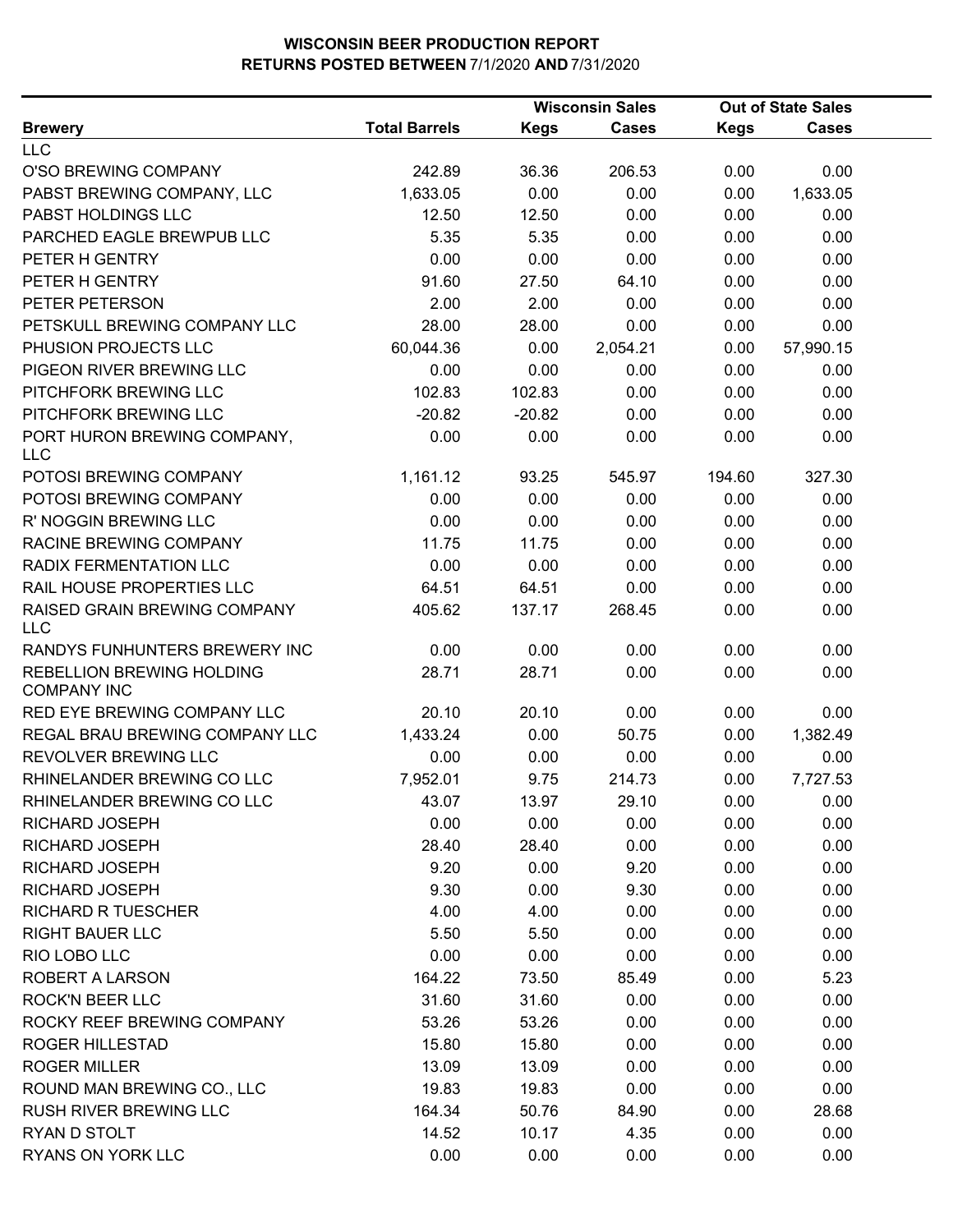|                                                        | <b>Wisconsin Sales</b> |             |              |             | <b>Out of State Sales</b> |  |
|--------------------------------------------------------|------------------------|-------------|--------------|-------------|---------------------------|--|
| <b>Brewery</b>                                         | <b>Total Barrels</b>   | <b>Kegs</b> | <b>Cases</b> | <b>Kegs</b> | <b>Cases</b>              |  |
| SAHALE ALE WORKS, LLC                                  | $-8.60$                | $-8.60$     | 0.00         | 0.00        | 0.00                      |  |
| SAND CREEK BREWING CO LLC                              | 0.00                   | 0.00        | 0.00         | 0.00        | 0.00                      |  |
| SAWMILL BREWING CO INC                                 | 44.35                  | 44.35       | 0.00         | 0.00        | 0.00                      |  |
| SAWMILL LOGGER ENTERPRISES LLC                         | 0.00                   | 0.00        | 0.00         | 0.00        | 0.00                      |  |
| SHB HOLDINGS LLC                                       | 6.70                   | 6.70        | 0.00         | 0.00        | 0.00                      |  |
| SLEEMAN BREWING COMPANY USA<br><b>INC</b>              | 0.00                   | 0.00        | 30.67        | 0.00        | $-30.67$                  |  |
| SOME NERVE BREWING COMPANY LLC                         | 12.55                  | 12.55       | 0.00         | 0.00        | 0.00                      |  |
| SONNY'S PIZZERIA, LLC                                  | 7.00                   | 7.00        | 0.00         | 0.00        | 0.00                      |  |
| SOUTH SHORE BREWERY, INC.                              | 100.86                 | 17.83       | 78.68        | 0.00        | 4.35                      |  |
| SOUTH SHORE BREWERY, INC.                              | 26.18                  | 26.18       | 0.00         | 0.00        | 0.00                      |  |
| <b>SPB LLC</b>                                         | 4,058.92               | 463.00      | 2,370.95     | 17.75       | 1,207.22                  |  |
| STARBOARD BREWING COMPANY LLC                          | 10.00                  | 10.00       | 0.00         | 0.00        | 0.00                      |  |
| STATE LINE DISTILLERY, LLC                             | 0.00                   | 0.00        | 0.00         | 0.00        | 0.00                      |  |
| <b>STEPHEN B ZINK</b>                                  | 2.60                   | 2.60        | 0.00         | 0.00        | 0.00                      |  |
| STILLMANK BREWING COMPANY                              | 206.60                 | 66.33       | 140.27       | 0.00        | 0.00                      |  |
| STONE ARCH BREWPUB INC.                                | 255.71                 | 255.71      | 0.00         | 0.00        | 0.00                      |  |
| STUBBORN BROTHERS BREWERY LLC                          | 25.20                  | 25.20       | 0.00         | 0.00        | 0.00                      |  |
| SUNSHINE BREWING COMPANY LLC                           | 0.00                   | 0.00        | 0.00         | 0.00        | 0.00                      |  |
| SUNSHINE BREWING COMPANY LLC                           | 0.00                   | 0.00        | 0.00         | 0.00        | 0.00                      |  |
| SWITCHGEAR BREWING COMPANY<br><b>LLC</b>               | 20.20                  | 20.20       | 0.00         | 0.00        | 0.00                      |  |
| <b>TERRAPIN BEER COMPANY LLC</b>                       | 97.54                  | 97.54       | $-97.54$     | 0.00        | 97.54                     |  |
| THE EAU CLAIRE BREWING PROJECT<br><b>LLC</b>           | 0.00                   | 0.00        | 0.00         | 0.00        | 0.00                      |  |
| THE EXPLORIUM BREWPUB LLC                              | 214.50                 | 214.50      | 0.00         | 0.00        | 0.00                      |  |
| THE GD 2, LLC                                          | 27.09                  | 27.09       | 0.00         | 0.00        | 0.00                      |  |
| THE GREAT DANE PUB AND BREWING<br>COMPANY, INC.        | 8.71                   | 8.71        | 0.00         | 0.00        | 0.00                      |  |
| THE LONE GIRL BREWING COMPANY -<br><b>WAUNAKEE LLC</b> | 65.00                  | 65.00       | 0.00         | 0.00        | 0.00                      |  |
| THE MCKENZIE RIVER CORPORATION                         | 0.00                   | 0.00        | 0.00         | 0.00        | 0.00                      |  |
| THIRD SPACE BREWING LLC                                | 1,135.07               | 272.67      | 862.40       | 0.00        | 0.00                      |  |
| THUMB KNUCKLE BREWING COMPANY                          | 4.83                   | 4.83        | 0.00         | 0.00        | 0.00                      |  |
| <b>TIMOTHY DUERST</b>                                  | 25.40                  | 25.40       | 0.00         | 0.00        | 0.00                      |  |
| <b>TIMOTHY M NELSON</b>                                | 285.00                 | 285.00      | 0.00         | 0.00        | 0.00                      |  |
| TITLETOWN BREWING CO LLC                               | 162.05                 | 24.33       | 137.72       | 0.00        | 0.00                      |  |
| <b>TOPPLING GOLIATH INC</b>                            | 0.00                   | 0.00        | 0.00         | 0.00        | 0.00                      |  |
| TRAP ROCK BREWING COMPANY INC                          | 20.00                  | 20.00       | 0.00         | 0.00        | 0.00                      |  |
| TRIBUTE BREWING COMPANY LLC                            | 90.49                  | 31.07       | 59.42        | 0.00        | 0.00                      |  |
| TURTLE STACK BREWERY, LLC                              | 12.17                  | 12.17       | 0.00         | 0.00        | 0.00                      |  |
| TWELVE5 BEVERAGE CO., LLC                              | 4,288.00               | 4,288.00    | 0.00         | 0.00        | 0.00                      |  |
| UNITED BRANDS COMPANY INC                              | 65.25                  | 0.00        | 65.25        | 0.00        | 0.00                      |  |
| UNITED BRANDS LLC                                      | 0.00                   | 0.00        | 0.00         | 0.00        | 0.00                      |  |
| UNIVERSAL SALES INC                                    | 899.74                 | 4.00        | 142.82       | 0.50        | 752.42                    |  |
| URBAN HARVEST BREWING COMPANY<br><b>LLC</b>            | 5.00                   | 5.00        | 0.00         | 0.00        | 0.00                      |  |